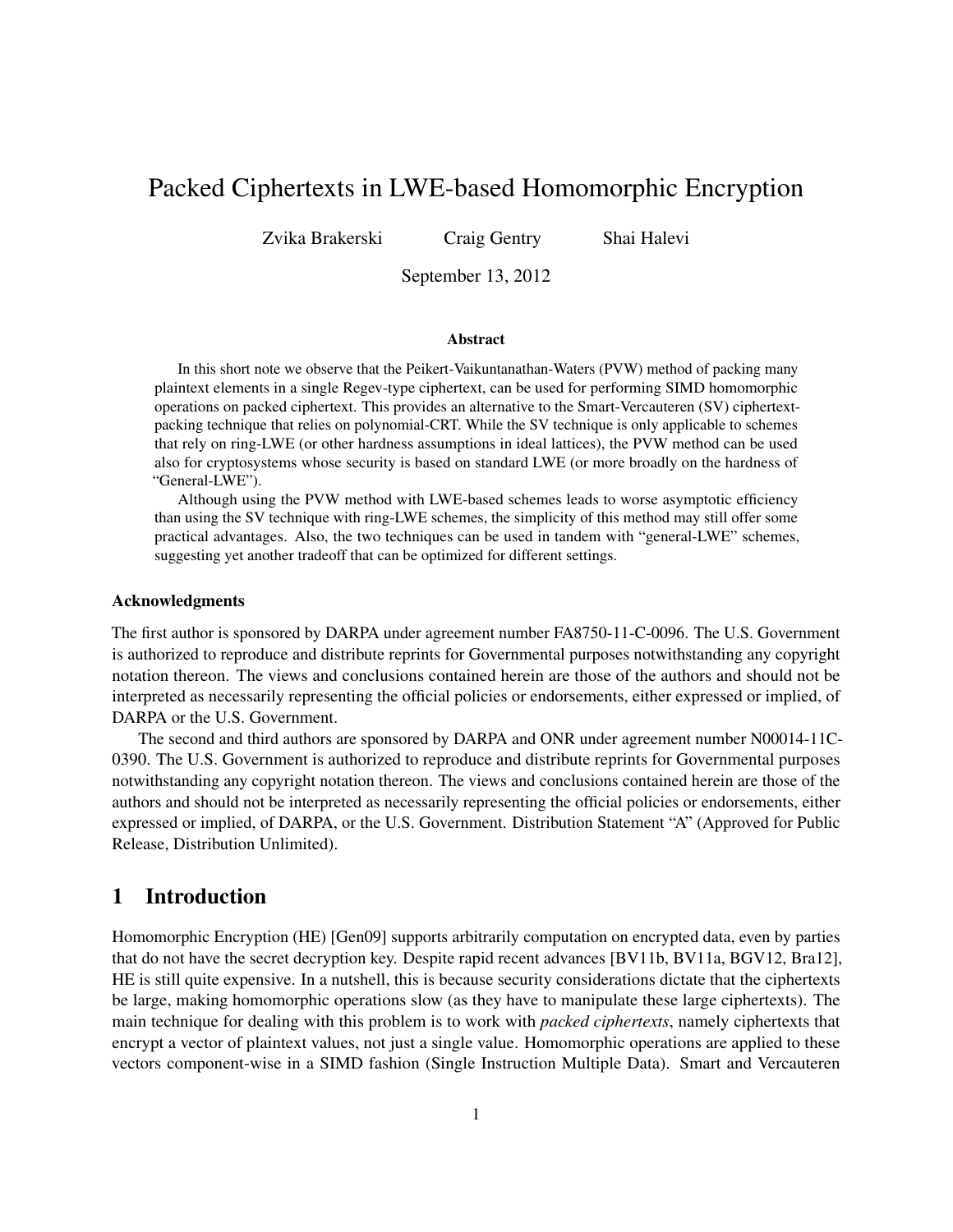described a ciphertext-packing technique based on polynomial-CRT [SV11], and Gentry et al. [GHS12a] used that technique to achieve a nearly optimal homomorphic evaluation (upto polylogarithic factors). These techniques rely on working over polynomial rings, and their security is based on the assumed hardness of problems in ideal lattices (such as ring-LWE [LPR10]).

Although Brakerski et al. [BV11a, BGV12, Bra12] describe also how to apply homomorphic operations the Regev cryptosystem [Reg09] (whose security is based on standard LWE), and Peikert et al. [PVW08] show how to pack many plaintext elements in one Regev ciphertext, so far the literature does not contain a description of how to use PVW packed ciphertexts to perform SIMD-type operations. Applying basic homomorphic operations to PVW packed ciphertexts is straightforward, but applying the re-linearizion technique from [BV11a] (which is needed to get more than a constant-degree homomorphism) takes some care. In this short note we describe how this is done, and discuss some practical considerations regarding using this technique.

### 1.1 Overview

Recall that in Regev's cryptosystem [Reg09] there is a system parameter  $q \in Z$ , plaintexts are bits, and secret keys and ciphertexts are vectors in  $\mathbb{Z}^n$ . Decryption of ciphertext c with secret key s is done by taking the inner product, reducing modulo q to the interval  $[-q/2, +q/2)$ , then outputting 0 if the result is smaller than  $q/4$  in magnitude and outputting 1 otherwise. In a few more details, the integer  $z = \langle s, c \rangle$  is of the form  $z = k \cdot q + b \cdot \frac{q}{2} + e$ , where b is the plaintext bit and k, e, are small integers (and where  $\langle \cdot, \cdot \rangle$  denotes inner-product).

Homomorphic operations for Regev's cryptosystem. It is well known that Regev's cryptosystem supports additive homomorphism (for "appropriate choice" of parameters), just by adding the ciphertext vectors modulo q. Moreover, Brakerski and Vaikuntanathan observed in [BV11a] that it can be made to support also multiplicative homomorphism, using tensor products.<sup>1</sup> For two vectors  $c_1, c_2$ , denote by  $c_1 \otimes c_2$  the tensor product of  $c_1$  and  $c_2$  (arranged as a vectors). That is,  $c_1 \otimes c_2$  has dimension  $n^2$ , with each entry obtained as a product of one entry from  $c_1$  by one entry from  $c_2$ . It is easy to see that for four vectors  $s_1, s_2, c_1, c_2$ , we always have  $\langle \mathbf{s}_1, \mathbf{c}_1 \rangle \cdot \langle \mathbf{s}_2, \mathbf{c}_2 \rangle = \langle \mathbf{s}_1 \otimes \mathbf{s}_2, \mathbf{c}_1 \otimes \mathbf{c}_2 \rangle$ .

Given two ciphertext vectors  $c_1, c_2$ , that encrypt the bits  $b_1, b_2$  (relative to secret key s), we construct a product ciphertext by first computing  $c_1 \otimes c_2$  (over the integers), then scaling down by a  $\left(\frac{2}{q}\right)$ -factor and rounding to the nearest integer vector. Namely,  $\mathbf{c}^* \leftarrow \begin{bmatrix} 2 \\ 7 \end{bmatrix}$  $\frac{2}{q} \cdot (\mathbf{c}_1 \otimes \mathbf{c}_2)$ . It can be seen that for "appropriate choice" of parameters, if  $z_i = \langle s, c_i \rangle$  is of the form  $z_i = k_i \cdot q + b_i \cdot \frac{q}{2} + e_i$  for  $i = 1, 2$  (with s,  $k_i$  and  $e_i$  small enough), then  $z^* = \langle s \otimes s, c^* \rangle$  is of the form  $z^* = k^* \cdot q + b_1 b_2 \cdot \frac{q}{2} + e^*$  where  $k^*, e^*$  also rather small. Hence the product ciphertext  $c^*$  can be decrypted using the tensor product s  $\otimes$  s to the product of the plaintext bits  $b_1b_2$ .

Of course, using only tensor product would have led to dimension explosion: the dimension of  $c^*$  is  $n^2$ , if two such ciphertexts are multiplied then the dimension becomes  $n^4$ , etc. To overcome this problem, Brakerski and Vaikuntanathan introduced in [BV11a] a re-linearization technique that shrinks the dimension from  $n^2$  back to n. In fact that technique is more general: given any two keys s and s', one can generate a key-switching gadget that can be added to the public key, allowing conversion of ciphertexts relative to s' to ciphertexts relative to s. (Roughly speaking, the key-switching gadget consists of an encryption of s under s',

<sup>&</sup>lt;sup>1</sup>The observation in [BV11a] was initially made about a slightly different scheme that encodes the plaintext in the least significant bit, but here we use the variant of Brakerski [Bra12] that recovers the original form of Regev's cryptosystem.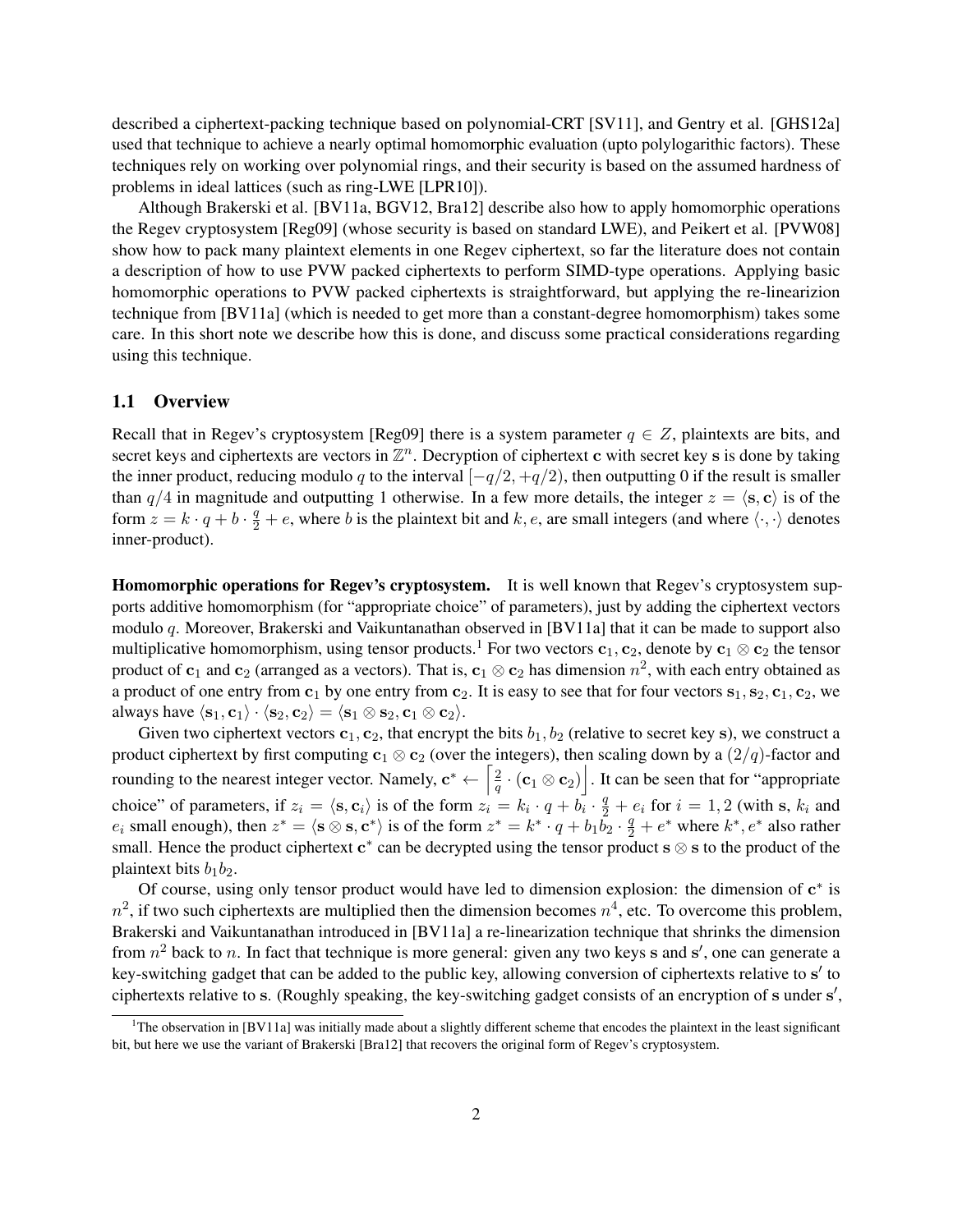which is a matrix because encrypting each entry in s takes a vector). Re-linearization is then obtained by putting in the public key a switching gadget from  $(s \otimes s)$  to s.

Packing Regev ciphertexts. In [PVW08], Peikert et al. observed (roughly) that the same Regev ciphertext vector c can be used to encrypt many bits, by having many secret-key vectors. Decrypting the i'th bit is done by applying the same decryption procedure as above, using the i'th secret-key. Putting all these secret keys  $s_i$  as the rows of a matrix S, we have a ciphertext c encrypting a plaintext bit vector b if the integer vector  $z = S \cdot c$  is of the form  $z = k \cdot q + b \cdot \frac{q}{2} + e$  for some small integer vector k and e.

Computing on packed ciphertexts. Since a packed Regev ciphertext as above is essentially the same as a standard ciphertext (except viewed relative to several different keys), then the basic homomorphic operation still work as before, i.e., homomorphic addition by adding ciphertexts (mod  $q$ ) and homomorphic multiplication via tensor products.

Applying re-linearization to packed ciphertexts takes a little care, however. Although for each  $i$  we can put in the public key a switching gadget from  $(s_i \otimes s_i)$  to  $s_i$ , this will still not give us what we need: If  $c^*$  is a packed high-dimension ciphertext that for each i encrypts the product  $b_i b'_i$  relative to the high-dimension key  $\mathbf{s}_i\otimes\mathbf{s}_i$ , then using all the  $(\mathbf{s}_i\otimes\mathbf{s}_i)$ -to- $\mathbf{s}_i$  gadgets will only yield a collection of non-packed ciphertexts, the i'th of which encrypts  $b_i b'_i$  relative to  $s_i$ . Instead, we need *a single* key-switching gadget, that simultaneously does all the translations  $(\mathbf{s}_i \otimes \mathbf{s}_i)$ -to- $\mathbf{s}_i$ .

To this end, we recall that a  $(s_i \otimes s_i)$ -to-s<sub>i</sub> key-switching gadget is roughly an encryption of  $(s_i \otimes s_i)$ under  $s_i$ . We thus will use packed ciphertexts also for this gadget, obtaining a single matrix that encrypts  $(s_i \otimes s_i)$  under  $s_i$ , simultaneously for all the *i*'s. This gives us exactly what we need, letting us translate a packed ciphertext relative to the keys ( $s_i \otimes s_i$ ) to another packed ciphertext relative to the  $s_i$ 's.

Other homomorphic operations. The above techniques are sufficient to implement SIMD-type homomorphic computation, where we compute the same function over many different inputs at once. However, we would like to use the techniques of Gentry et al. from [GHS12a] to also get efficient evaluation of a single copy. For that purpose, we need to be able to move plaintext elements between slots. For example, we need a way to transform a ciphertext that encrypts a vector b into another ciphertext that encrypts a cyclic shift of b (or any other known permutation of the entries of b).

Moving elements between slots turns out to be very easy for this ciphertext packing method: To implement a permutation  $\pi$  over the slots of the plaintext vector, all we need is a packed ciphertext matrix, encrypting the  $s_{\pi(i)}$  under  $s_i$  simultaneously for all i. This is an advantage of the PVW packing method over the SV packing method using polynomial-CRT: In the SV method, plaintext slots movements are implemented using automorphisms, but only a small set of permutations can be implemented this way, hence additional work is needed to implement general permutations from this limited set (see details in [GHS12a]). In the PVW method, any permutation can be implemented directly by adding to the public key a corresponding key-switching gadget.

### 2 Background

**Notations.** We denote scalars by lower-case letters  $(a, b, \ldots)$ , vectors by lower-case bold letters  $(a, b, \ldots)$ , and matrices by upper-case bold letters  $(A, B, \ldots)$ . We denote the Euclidean,  $l_1$ , and  $l_\infty$  norms of a vector by  $\|\mathbf{v}\|$ ,  $\|\mathbf{v}\|_1$ ,  $\|\mathbf{v}\|_{\infty}$ , respectively.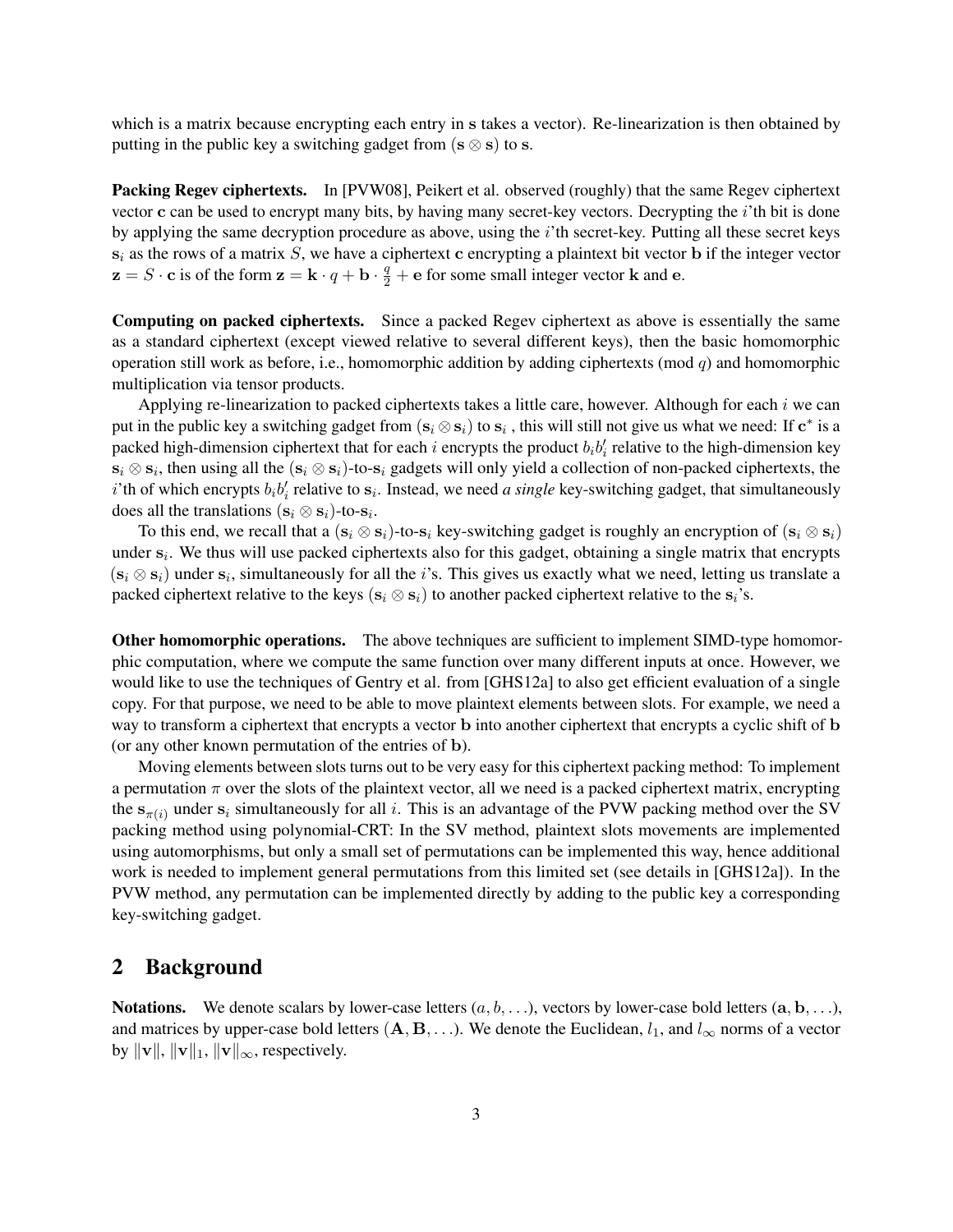For an integer q we identify  $\mathbb{Z}_q$  with the set of representatives from the interval  $\left[-\frac{q}{2}\right]$  $\frac{q}{2}, +\frac{q}{2}$  $\frac{q}{2}$ ), and denote by  $[a]_q$  the reduction of a modulo q into this interval.<sup>2</sup> By  $[a]$  we denote the rounding of the rational a to the nearest integer, and  $[a]_q$  is a shorthand for  $[[a]]_q$ . These notations are extended to vectors and matrices in the natural way.

#### 2.1 Learning with errors (LWE)

The LWE problem was introduced by Regev [Reg09] as a generalization of "learning parity with noise". This problem has parameters the security parameter n, another integer  $q \geq \text{poly}(n)$ , and a probability distribution  $\chi$  on  $\mathbb{Z}_q$ , that outputs integers of magnitude much smaller than q with overwhelming probability. (Typically,  $\chi$  is a discrete Gaussian distribution with zero mean and standard deviation  $q/\beta$  for some parameter  $\beta = \text{poly}(n)$ .)

The search version of this problem is to discover a "hidden" vector s given polynomially many samples of the form  $(a_i, b_i)$ , where the  $a_i$ 's are chosen at random in  $\mathbb{Z}_q^n$ , some "error terms"  $e_i \leftarrow \chi$  are drawn from  $\chi$ , and the  $b_i$ 's are set as  $b_i = [\langle \mathbf{s}, \mathbf{a}_i \rangle + e_i]_q$ .

The decision variant of the LWE problem is to distinguish a sequence of such pairs  $\{(\mathbf{a}_i, [\langle \mathbf{s}, \mathbf{a}_i \rangle + e_i]_q)\}_i$ from a sequence of uniform random pairs in  $\mathbb{Z}_q^n \times \mathbb{Z}_q$ . As defined by Regev, the hidden vector s is chosen uniformly at random in  $\mathbb{Z}_q^n$ , but Applebaum et al. proved in [ACPS09] that this is equivalent (in terms of hardness) to the variant where s is chosen from the error distribution,  $s \leftarrow \chi^n$ . It is this latter variant that we use for homomorphic encryption.

Evidence for the hardness of the LWE problem follows from results of Regev [Reg09] who gave *quantum* reductions from approximation of certain problems on n-dimensional lattices in the worst case to solving LWE with some Gaussian error distributions, and Peikert [Pei09] who gave *classical* reductions for some other problems with similar parameters.

#### 2.2 Regev's Cryptosystem

Regev described in [Reg09] a public-key encryption scheme whose security relies on the hardness of decision-LWE. To simplify the presentation, here we describe this cryptosystem as a symmetric (shared-key) encryption scheme. (Since this scheme supports homomorphic computation, one can use generic transformations to obtain a public-key scheme, see, e.g., [Rot11].) Below we also assume for simplicity that q is even, and concentrate on the case where the plaintext space is  $\mathbb{Z}_2 = \{0, 1\}$ . The extensions to larger plaintext spaces and arbitrary moduli q are straightforward. Also, below we denote the security parameter by  $n'$  and let  $n = n' + 1.$ 

In this symmetric-key variant, the secret key is the LWE hidden vector, chosen (say) as  $s' \leftarrow \chi^{n'}$ . Encrypting a bit  $\sigma$  is done by choosing a vector  $\mathbf{a} \in \mathbb{Z}_q^{n'}$  uniformly at random and a small error term  $e \leftarrow \chi$ , setting  $b = [\sigma \frac{q}{2} - \langle \mathbf{s}', \mathbf{a} \rangle + e]_q$ , and outputting  $(b, \mathbf{a})$ . To decrypt, compute  $d = [b + \langle \mathbf{s}', \mathbf{a} \rangle]_q$  and output 1 if d has magnitude more than  $q/4$  and 0 otherwise. Decryption succeeds because the error term  $e$  had magnitude smaller than  $q/4$  (as it is chosen from the error distribution) and we have  $d = [\sigma \frac{q}{2} + e]_q$ .

Considering the *n*-vectors  $\mathbf{s} = (1|\mathbf{s}')$  and  $\mathbf{c} = (b|\mathbf{a})$ , the integer d is just the inner product  $\langle \mathbf{s}, \mathbf{c} \rangle$  modulo q, and decryption can be expressed using the formula  $\sigma = \int [\langle s, c \rangle]_q / (q/2) \int_2$ . Also, since s' was chosen from the error distribution  $\chi$  and therefore has entries much smaller then q, then the integer  $\langle s, c \rangle$  (without reduction modulo q) has magnitude at most  $q/2 \cdot ||s'|| \ll q^2$ . It follows that a valid encryption of the bit  $\sigma$ 

<sup>&</sup>lt;sup>2</sup>The only exception is  $\mathbb{Z}_2$ , which we identify with  $\{0, 1\}$  rather than  $\{-1, 0\}$ .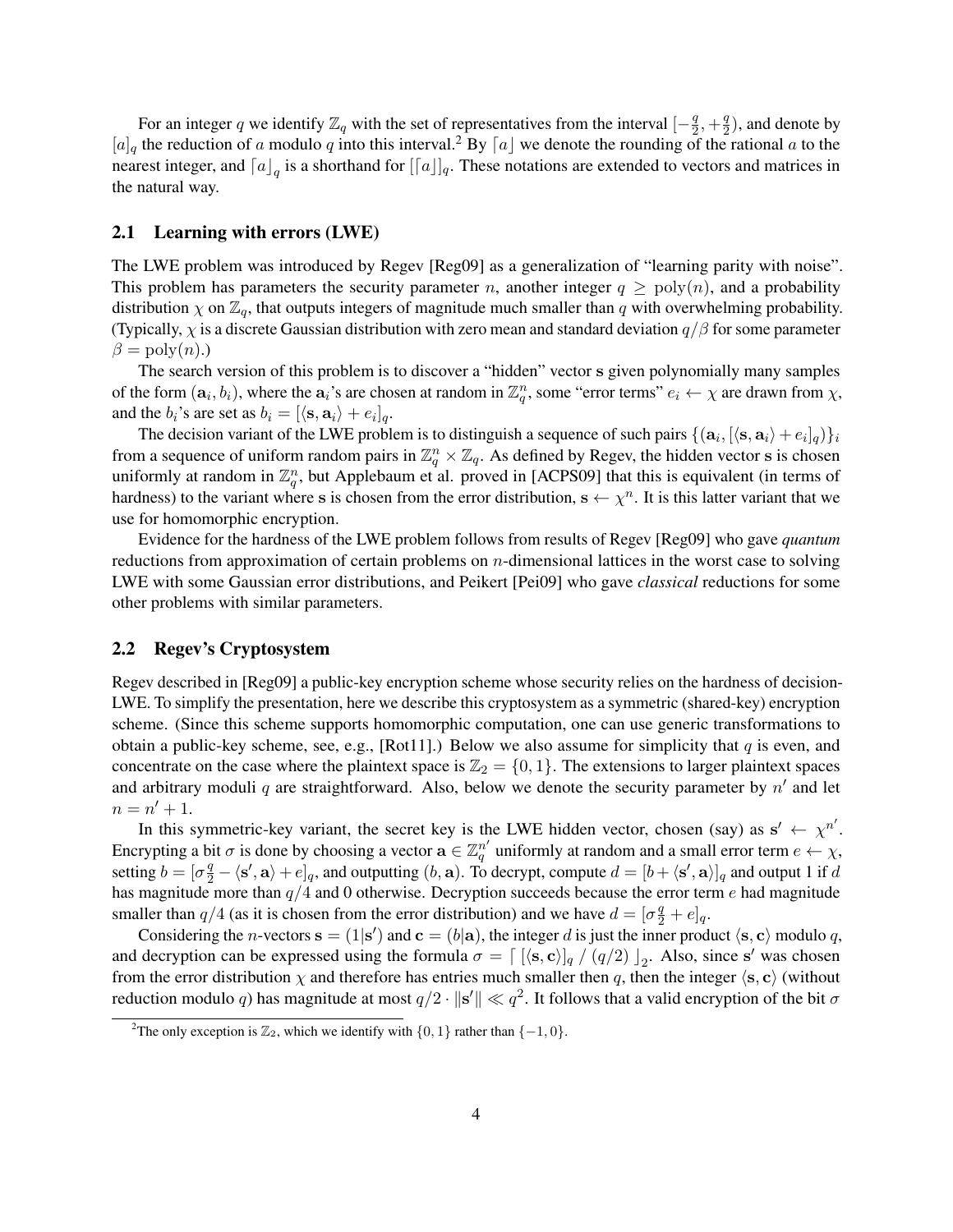relative to s is a vector c such that the inner product of s and c is of the form

$$
\langle \mathbf{s}, \mathbf{c} \rangle = kq + \sigma \frac{q}{2} + e,
$$

where  $k, e$  are of magnitude much smaller than q.

For the basic Regev cryptosystem we only need  $|e| < q/4$  and the size of k does not matter. However for the homomorphic operations that are described below we need  $k, e \ll q$ . Typically q is set to be super-polynomial (or even sub-exponential) in n, and e, k are bounded by some polynomial in n.

#### 2.3 Homomorphic Computation

Let  $c_1, c_2$  be two valid encryptions of the bits  $b_1, b_2$ , respectively, relative to the same key s. By the above, this means that we have  $\langle s, c_i \rangle = k_i q + b_i \frac{q}{2} + e_i$  for small  $k_i, e_i$ . It therefore follows that their sum,  $\mathbf{c}' = [\mathbf{c}_1 + \mathbf{c}_2]_q$ , satisfies  $\langle \mathbf{s}, \mathbf{c}' \rangle = k'q + (\sigma_1 \oplus \sigma_2)\frac{q}{2} + e'$ , where  $e' = e_1 + e_2$  and  $k'$  is either  $k_1 + k_2$  or  $k_1 + k_2 \pm 1$ . Hence c' is a valid encryption of the bit  $\sigma_1 \oplus \sigma_2$ .

More interesting is the observation from [BV11a, Bra12] that Regev's scheme also supports multiplication via tensor products. Let  $c^* = c_1 \otimes c_2$  denote the dimension- $n^2$  vector whose entries are all the products of one entry from  $c_1$  and one from  $c_2$  (without any modular reduction), and similarly denotes  $s^* = s \otimes s$ . Then over the rationals we have:

$$
\begin{array}{rcl}\n\left\langle \mathbf{s}^{*}, \frac{2}{q} \cdot \mathbf{c}^{*} \right\rangle & = & \frac{2}{q} \cdot \left\langle \mathbf{s}, \mathbf{c}_{1} \right\rangle \cdot \left\langle \mathbf{s}, \mathbf{c}_{2} \right\rangle \\
& = & \frac{2}{q} \cdot \left( k_{1} q + b_{1} (q/2) + e_{1} \right) \cdot \left( k_{2} q + b_{2} (q/2) + e_{2} \right) \\
& = & \left( 2k_{1} k_{2} + k_{1} b_{2} + k_{2} b_{1} \right) \cdot q + b_{1} b_{2} \cdot \left( q/2 \right) + \underbrace{\left( 2k_{1} + b_{1} \right) e_{2} + \left( 2k_{2} + b_{2} \right) e_{1} + \frac{2e_{1} e_{2}}{q}}_{e^{\prime \prime}}\n\end{array}
$$

Note that the error term  $e''$  above is only polynomially (in *n*) larger than  $e_1, e_2$  themselves, because  $k_1, k_2$ are bounded by  $poly(n)$ .

Rounding  $\frac{2}{q}e^*$  to an integer vector we have  $\left[\frac{2}{q}\right]$  $\frac{2}{q}{\bf c}^*\Big|=\frac{2}{q}$  $\frac{2}{q}$ **c**<sup>\*</sup> + **e** for some rounding-error vector **e** with  $\|\mathbf{e}\|_{\infty} \leq \frac{1}{2}$  $\frac{1}{2}$ . Hence we get

$$
\langle \mathbf{s}^*, \left| \frac{2}{q} \mathbf{c}^* \right| \rangle = \langle \mathbf{s}^*, \frac{2}{q} \mathbf{c}^* \rangle + \langle \mathbf{s}^*, \mathbf{e} \rangle = k''q + b_1b_2(q/2) + e^*,
$$

where  $e^* = (2k_1 + b_1)e_2 + (2k_2 + b_2)e_1 + \frac{2e_1e_2}{q} + \langle s^*, \mathbf{e} \rangle$  and  $k''$  is some integer. Since both  $s^* = s \otimes s$  and  $\mathbf{e}$ have small entries then the added term  $\langle s^*, e \rangle^2$  is insignificant, and we have  $|e^*| \leq \text{poly}(n) \cdot (|e_1| + |e_2|) \ll q$ . Finally, reducing the rounded vector modulo q we get a vector  $\mathbf{c}'' = \begin{bmatrix} \frac{2}{a} \\ \frac{2}{b} \end{bmatrix}$  $\frac{2}{q} \mathbf{c}^*$ q satisfying

$$
\langle \mathbf{s}^*, \mathbf{c}'' \rangle = k^*q + b_1b_2(q/2) + e^*,
$$

for the same small error term  $e^*$  are above. The factor  $k^*$  can be bounded by

$$
k^* \le 1 + \frac{|\langle \mathbf{s}^*, \mathbf{c}'' \rangle|}{q} \le 1 + \frac{\|\mathbf{s}^*\| \cdot \|\mathbf{c}''\|}{q} \stackrel{(*)}{\le} 1 + \frac{\|\mathbf{s}\|^2 \cdot nq/2}{q} = 1 + \frac{\|\mathbf{s}\|^2 \cdot n}{2} \ll q. \tag{1}
$$

The Inequality ( $\star$ ) follow since  $\|\mathbf{s}^*\| = \|\mathbf{s} \otimes \mathbf{s}\| = \|\mathbf{s}\|^2$ , and  $\mathbf{c}''$  is an  $n^2$ -vector with entries of magnitude no larger than  $q/2$ . We conclude that  $\mathbf{c}''$  is a valid encryption of the bit  $b_1b_2$  relative to key  $\mathbf{s}^* = \mathbf{s} \otimes \mathbf{s}$ .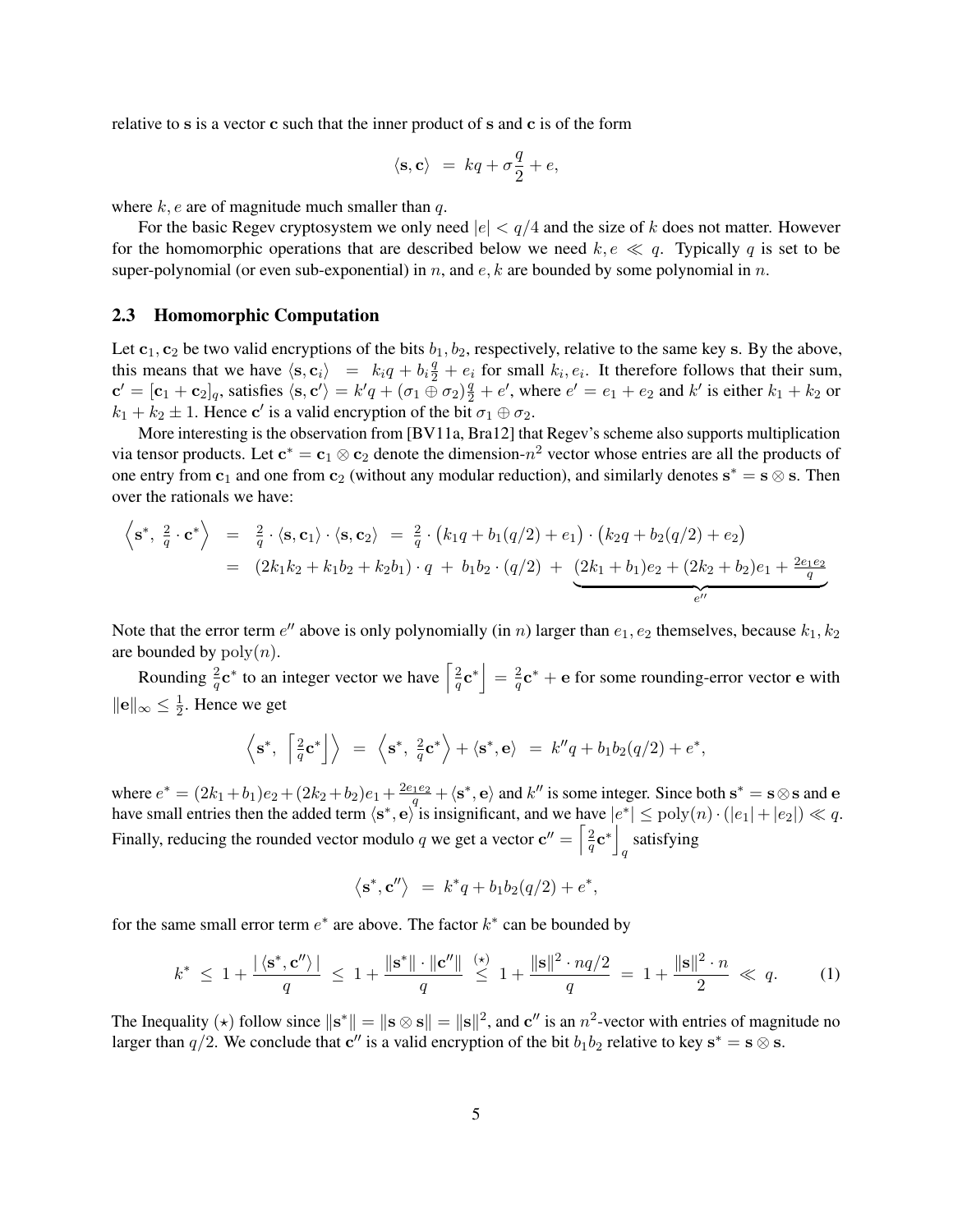Key-switching. The multiplication-via-tensoring technique from above comes with the unpleasant sideeffect that the dimension of product ciphertext is squared. To overcome this problem, Brakerski and Vaikuntanathan introduced in [BV11a] a key-switching technique. They added to the public key a gadget to enable mapping ciphertexts relative to the high-dimension s<sup>\*</sup> into ciphertexts that encrypt the same thing relative to the lower-dimension s. Below we describe a variant similar to the key-switching technique of Gentry et al. [GHS12b], which is a little easier to explain (and more efficient to implement) than the variants from [BV11a, Bra12].

On a high level, the s<sup>\*</sup>-to-s key-switching gadget is a (slightly twisted) encryption of s<sup>\*</sup> under s. In more detail, for each entry  $s^*[i]$  we put in the public key a *rational* "ciphertext" vector  $w_i$  (say, with  $\ell = \Theta(\log q)$ bits of precision to the right of the binary point). This vector satisfies the equality  $\langle s, w_i \rangle = k_i q + s^* [i] + e_i$ over the rationals, where the factor  $k_i$  is an integer and the magnitude of the error term is bounded by  $|e_i| \leq \text{poly}(n)/q$ . It can be shown that assuming hardness of decision-LWE with modulus  $2^{\ell}q$  (and a circular-security assumption), these vectors  $w_i$  are pseudo-random. Putting all these vectors as the columns of a matrix, we get an *n*-by- $n^2$  rational matrix **W** such that over the rationals

$$
\mathbf{s} \times \mathbf{W} = \mathbf{k}q + \mathbf{s}^* + \mathbf{e},
$$

with **k** an integer vector and  $||\mathbf{e}||_{\infty} \le \text{poly}(n)/q$ .

Given the n<sup>2</sup>-dimension vector  $\mathbf{c}^*$  satisfying  $\langle \mathbf{s}^*, \mathbf{c}^* \rangle = k'q + b(q/2) + e'$  (for small integers  $k', e' \ll q$ and a bit *b*), we multiply  $c^*$  by W, then round and reduce mod q, getting  $c = \left[\mathbf{W}c^*\right]_q$ . We can express c as  $\mathbf{c} = \mathbf{W} \mathbf{c}^* + \mathbf{e}^* + \mathbf{k}^* q$ , with  $\mathbf{e}^*$  the rounding error and  $\mathbf{k}^*$  the integer factor from reduction modulo q. Then we have

$$
\langle \mathbf{s}, \mathbf{c} \rangle = \langle \mathbf{s}, \mathbf{W} \mathbf{c}^* + \mathbf{e}^* + \mathbf{k}^* q \rangle = \mathbf{s} \mathbf{W} \mathbf{c}^* + \langle \mathbf{s}, \mathbf{e}^* \rangle + \langle \mathbf{s}, \mathbf{k}^* \rangle q
$$
  
\n
$$
= (\langle \mathbf{k}, \mathbf{c}^* \rangle q + \langle \mathbf{s}^*, \mathbf{c}^* \rangle + \langle \mathbf{e}, \mathbf{c}^* \rangle) + \langle \mathbf{s}, \mathbf{e}^* \rangle + \langle \mathbf{s}, \mathbf{k}^* \rangle q
$$
  
\n
$$
= (\langle \mathbf{s}, \mathbf{k}^* \rangle + \langle \mathbf{s}^*, \mathbf{k} \rangle + k') q + b(q/2) + \langle \mathbf{e}, \mathbf{c}^* \rangle + \langle \mathbf{s}, \mathbf{e}^* \rangle + e'
$$
  
\n $\overline{\epsilon}$ 

The magnitude of the error term  $\tilde{e}$  can be bounded by noticing the following:

- $e^*$  is the rounding error, so  $||e^*||_{\infty} \le \frac{1}{2}$  $\frac{1}{2}$ , and therefore  $|\langle \mathbf{s}, \mathbf{e}^* \rangle| < ||\mathbf{s}||_1 \ll q;$
- We have  $\|\mathbf{e}\|_{\infty} \le \text{poly}(n)/q$  and  $\|\mathbf{c}^*\|_{\infty} \le q/2$ , hence  $|\langle \mathbf{e}, \mathbf{c}^* \rangle| \le n^2 \cdot \|\mathbf{e}\|_{\infty} \cdot \|\mathbf{c}^*\|_{\infty} = \text{poly}(n) \ll q$ .

It thus follows that  $|\tilde{e}| \leq |\langle \mathbf{s}, \mathbf{e}^* \rangle| + |\langle \mathbf{e}, \mathbf{c}^* \rangle| + e' \ll q$ . As for the size of the factor  $\tilde{k}$ , here we have similarly to Equation (1):

$$
\tilde{k} \leq 1 + \frac{|\langle \mathbf{s}, \mathbf{c} \rangle|}{q} \leq 1 + \frac{\|\mathbf{s}\| \cdot \|\mathbf{c}\|}{q} \leq 1 + \frac{\|\mathbf{s}\| \cdot q\sqrt{n}/2}{q} = 1 + \frac{\|\mathbf{s}\| \cdot \sqrt{n}}{2} \ll q.
$$

Summing up, we obtained a dimension-n ciphertext vector c satisfying  $\langle s, c \rangle = \tilde{k}q + b(q/2) + \tilde{e}$  with  $\tilde{k}, \tilde{e} \ll q$ , so this is a valid encryption of b relative to s.

#### 2.4 Packed Ciphertexts in Regev's Cryptosystem

As described above, we need a dimension- $(n' + 1)$  ciphertext to encrypt a single plaintext bit. Peikert et al. observed in [PVW08] that this ciphertext-expansion ratio can be reduced by packing many plaintext bits in a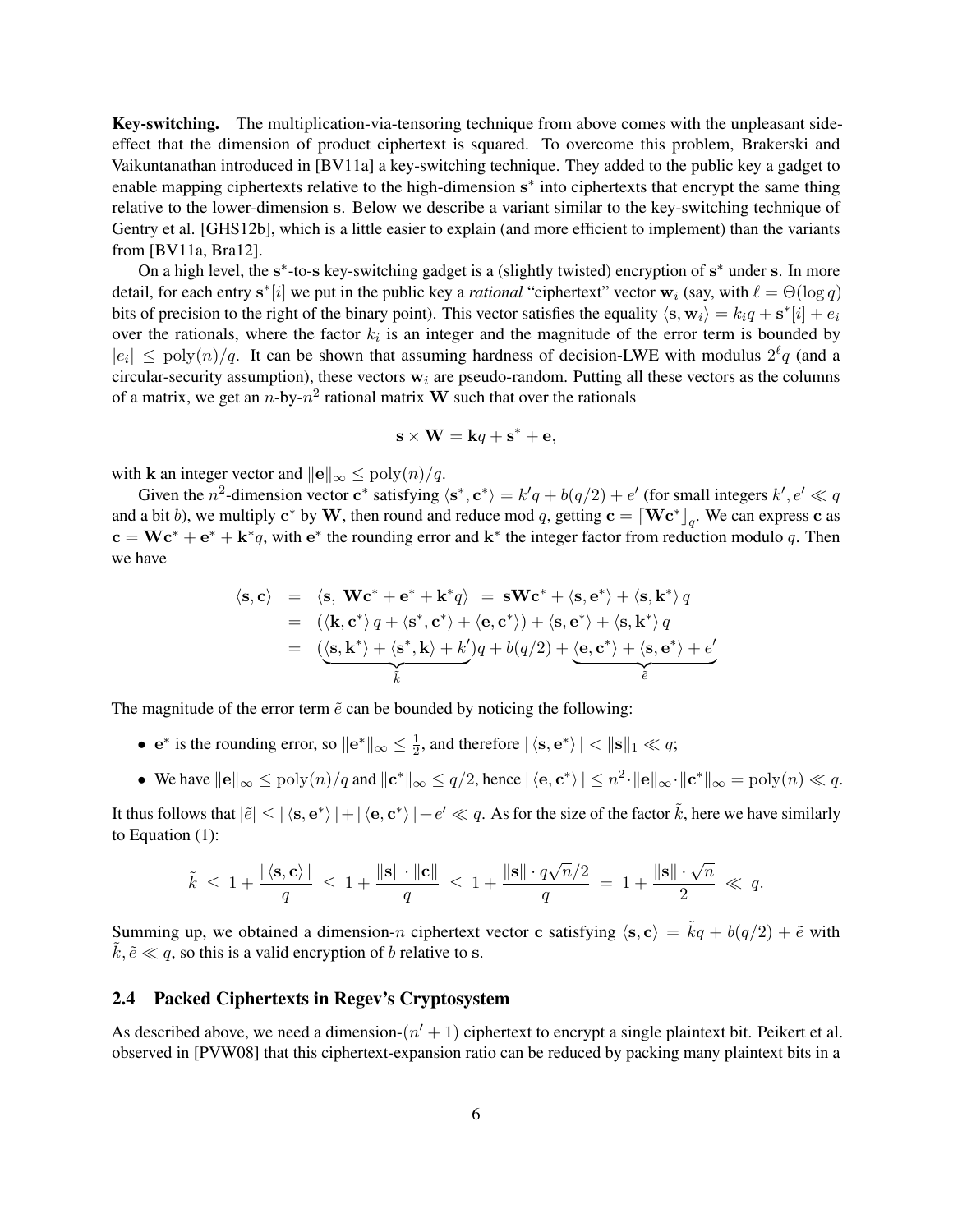single ciphertext. Specifically, we can encrypt  $m'$  plaintext bits in a ciphertext of dimension  $n' + m'$ . Below we denote  $m = n' + m'$ .

To this end, we choose  $m'$  (rather than one) secret vectors of dimension  $n'$ ,  $s'_i \leftarrow \chi^{n'}$ , and store them as the rows of an m'-by-n' secret matrix S'. Rather than using a dimension- $(n'+1)$  secret-key vector  $s = (1|s')$ as before, we now use an m'-by-m secret-key matrix  $S = (I|S')$ , where I is the m'-by-m' identity matrix.

Recall that for simplicity we describe this cryptosystem as a symmetric encryption scheme. To encrypt a vector of bits  $\mathbf{b} \in \{0,1\}^{m'}$ , we choose a random vector  $\mathbf{a} \in \mathbb{Z}_q^{n'}$  and a random error vector  $\mathbf{x} \leftarrow \chi^m$ , set  $\mathbf{d} = [\mathbf{b} \cdot \frac{q}{2} - \mathbf{S}'\mathbf{a} + \mathbf{x}]_q$  and output the ciphertext vector  $\mathbf{c} = (\mathbf{d} | \mathbf{a}) \in \mathbb{Z}_q^m$ . To decrypt the m-ciphertext c, we multiply it by S modulo  $q$ , then for each entry of the result output 1 if that entry has magnitude larger than  $q/4$  and 0 otherwise. This works because  $\mathbf{Sc} = \mathbf{d} + \mathbf{S}'\mathbf{a} = \mathbf{b} \cdot \frac{q}{2} + \mathbf{x} \pmod{q}$ , and the entries of x are all much smaller then q. Decryption can be expressed using the formula  $\mathbf{b} = \lfloor \left[ \mathbf{Sc} \right]_q / (q/2) \rfloor_2$ . Also, a valid ciphertext relative to S is a vector c such that Sc is of the form

$$
\mathbf{Sc} = \mathbf{k} \cdot q + \mathbf{b} \cdot \frac{q}{2} + \mathbf{e},
$$

where  $||k||_{\infty}$  and  $||e||_{\infty}$  are of much smaller than q. In other words, the same vector c is a valid ciphertext relative to all the rows of S, encrypting the *i*'th bit of b relative to the *i*'th row of S.

## 3 Computing on Packed Ciphertexts

The techniques from Section 2 can be combined "right out of the box" to provide homomorphic evaluation of polynomial of constant degree on packed ciphertexts: Let  $c_1, c_2 \in \mathbb{Z}_q^m$  be two packed ciphertexts, encrypting the bit vectors  $\mathbf{b}_1, \mathbf{b}_2 \in \{0,1\}^{m'}$ , respectively, relative to the secret key  $\mathbf{S} \in \mathbb{Z}_q^{m' \times m}$ . Denote the *i*'th row of S by  $s_i$ , then for all i we have that  $c_1$ ,  $c_2$  encrypt the i'th bits of  $b_1$ ,  $b_2$ , respectively, relative to  $s_i$ .

Just like in Section 2.3, this means that for all i, the vector  $\mathbf{c}' = [\mathbf{c}_1 + \mathbf{c}_2]_q$  is a valid ciphertext relative to  $s_i$ , encrypting the XOR of the *i*'th bits of  $b_1$  and  $b_2$ . In other words, c' is a valid encryption of the vector  $[b_1 + v_{2}]_2$ , relative to the secret key S. Similarly, setting  $\mathbf{c}'' = \begin{bmatrix} \frac{2}{a} \end{bmatrix}$  $\frac{2}{q} \mathbf{c}_1 \otimes \mathbf{c}_2 \Big\vert_{}$ , we get that for all  $i$ , the vector c'' is a valid ciphertext relative to  $s_i^* = s_i \otimes s_i$ , encrypting the product of the *i*'th bits of  $b_1$  and  $b_2$ . In other words, denoting by  $S^*$  the  $m' \times m^2$  matrix with the  $s_i^*$ 's as rows, the vector  $c''$  is a valid ciphertext relative to **S**<sup>\*</sup>, encrypting the bitwise product  $\mathbf{b}_1 \boxdot \mathbf{b}_2 \in \{0,1\}^{m'}$ .

#### 3.1 Key-Switching with Packed Ciphertexts

Performing key-switching/relinearization on packed ciphertext takes some care. Clearly, one can put in the public key key-switching gadgets  $W_i$  that for each i enable switching from  $s_i^*$  back to  $s_i$ . However, this will only let us convert the single high-dimension ciphertext  $c''$  (which is a valid ciphertext relative to all the  $s_i^*$ 's) into a collection of  $m'$  low-dimension ciphertexts, the *i*'th of which is valid with respect to  $s_i$ . Instead, we would like to have *a single gadget* that lets us convert the single ciphertext c" into a single low-dimension ciphertext which is valid relative to all the  $s_i$ 's.

Recalling that a key-switching gadget from one key to another is roughly an encryption of the first key under the second, we use our ability to pack many plaintext into one ciphertext to "encrypt all the keys  $s_i^*$ in a single ciphertext" relative to the  $s_i$ 's: Our key-switching gadget from  $S^*$  to  $S$  will be a rational matrix W such that  $SW \equiv S^* + E \pmod{q}$  for a sufficiently small error matrix E. In more detail, denoting  $m = n' + m'$ , then for a secret key  $S = (I|S') \in \mathbb{Z}^{m' \times m}$  and an "extended secret key"  $S^* \in \mathbb{Z}^{m' \times m^2}$ , we choose the key-switching matrix  $\mathbf{W} \in \mathbb{Q}^{m \times m^2}$  as follows: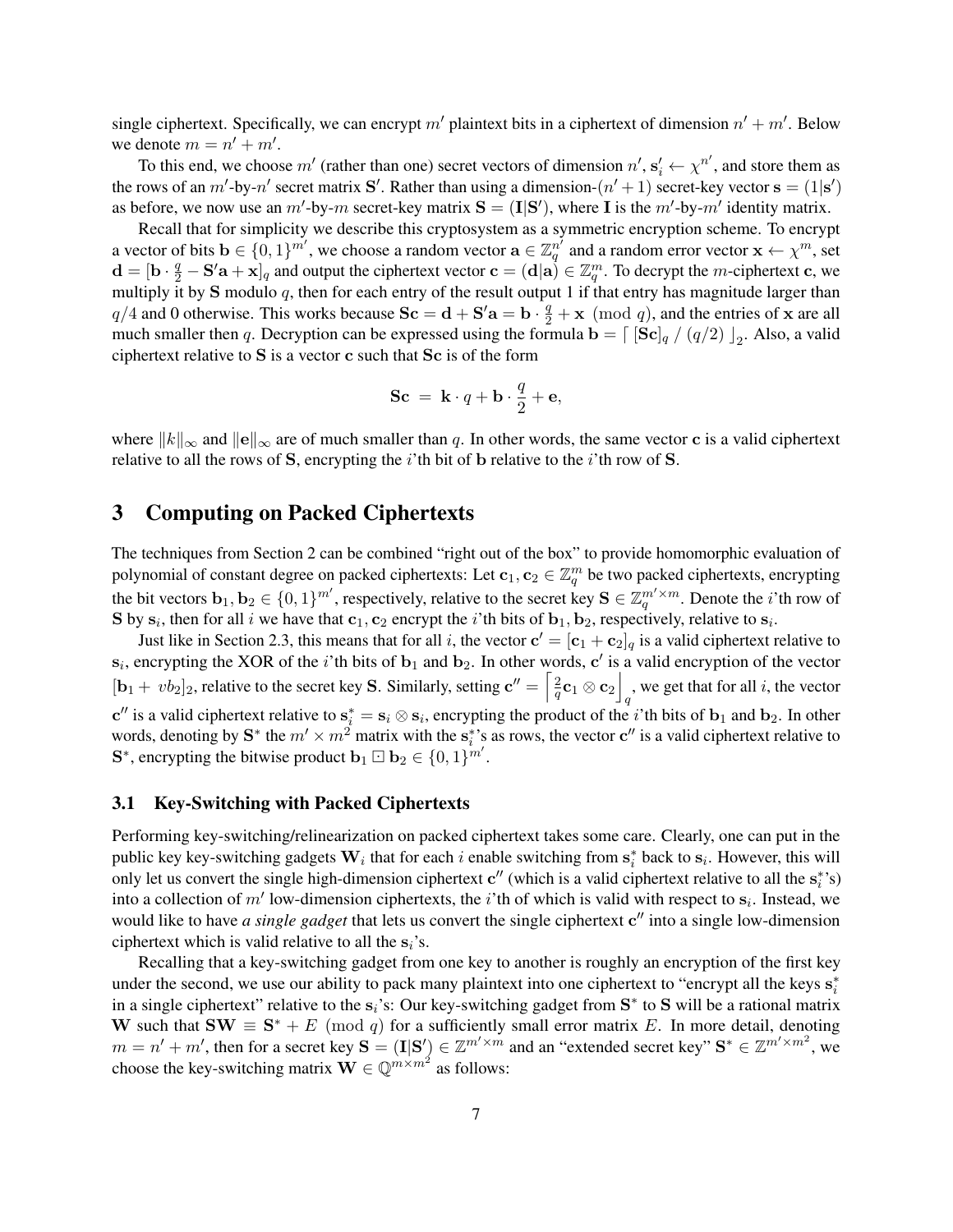Let  $\ell = \lceil \log q \rceil$ , and let  $\chi$  be an error distribution (over Z) for which the decision-LWE problem with modulus  $Q = 2^{\ell}q$  is hard, and such that with overwhelming probability, elements drawn from  $\chi$  are much smaller in magnitude than q. Say  $|e| \leq \text{poly}(n) \ll q$  whp for  $e \leftarrow \chi$ . Note that we require hardness relative to the larger modulus  $Q$ , even though the error is much smaller than the small modulus  $q$ . Since  $Q \approx q^2$  then all the known hardness results for LWE carry also to this case. (However, since we have larger modulus-to-noise ratio then we would need a larger dimension  $n'$  to get the same level of concrete security.)

For each  $j \in \{1, 2, ..., m^2\}$ , we denote the j'th column of the matrix  $S^*$  by  $\tilde{s}_j \in \mathbb{Z}^{m'}$ . The j'th column of W is set by drawing a random vector  $a_j \in \mathbb{Z}_Q^{n'}$  uniformly at random, drawing an error vector  $e_j \leftarrow \chi^{m'}$ , computing  $d_j = [2^{\ell} \tilde{s}_j - S' a_j + e_j]_Q$ , then dividing by  $2^{\ell}$  and outputting the rational column vector (with  $\ell$ bits of precision),  $\mathbf{w}_j = (\mathbf{d}_j | \mathbf{a}_j)^T / 2^{\ell} \in \mathbb{Q}^m$ .

Let us denote by  $\mathbf{k}_j \in \mathbb{Z}^m$  the integer vector containing the factors of the reduction modulo Q from above, so  $\mathbf{d}_j = [2^{\ell} \tilde{\mathbf{s}}_j - \mathbf{S}'\mathbf{a}_j + \mathbf{e}_j]_Q = 2^{\ell} \tilde{\mathbf{s}}_j - \mathbf{S}'\mathbf{a}_j + \mathbf{e}_j + \mathbf{k} Q$ . We thus have for every column  $\mathbf{w}_j$ :

$$
\begin{array}{rcl}\n\mathbf{Sw}_j & = & \frac{(\mathbf{I}|\mathbf{S}') \cdot (\mathbf{d}_j|\mathbf{a}_j)^T}{2^\ell} = \frac{\mathbf{d}_j + \mathbf{S}'\mathbf{a}_j}{2^\ell} = \frac{(2^\ell \tilde{\mathbf{s}}_j - \mathbf{S}'\mathbf{a}_j + \mathbf{e}_j + \mathbf{k}Q) + \mathbf{S}'\mathbf{a}_j}{2^\ell} = \mathbf{k}_j q + \tilde{\mathbf{s}}_j + \frac{\mathbf{e}_j}{2^\ell} \\
& \equiv & \tilde{\mathbf{s}}_j \pm \text{poly}(n)/q \pmod{q}\n\end{array}
$$

In other words, multiplying  $S$  by the rational matrix  $W$  (without any modular reduction), we have

$$
SW = Kq + S^* + E,
$$
\n(2)

for some integer matrix K and an error matrix E satisfying  $\|\mathbf{E}\|_{\infty} \le \text{poly}(n)/q \ll 1$  (whp).

Functionality of W. Given a valid high-dimension ciphertext  $c^*$  relative to the secret key  $S^*$ , we keyswitch it to S by multiplying by W, then rounding and reducing mod q. Namely, we set  $\mathbf{c} = [\mathbf{W} \mathbf{c}^*]_q$ . This yields a valid low-dimension ciphertext that encrypt the same thing, but relative to S. Namely, if  $\mathbf{S}^*\mathbf{c}^* = \mathbf{k}^*q + \mathbf{b}(q/2) + \mathbf{e}^*$  for a bit vector b and integer vectors  $\mathbf{k}^*, \mathbf{e}^*$  of magnitude much smaller than q, then also  $Sc = kq + b(q/2) + e$  for the same b and where also the magnitude of k, e is much smaller than q. The analysis is identical to that in Section 2.3.

Of course, there is nothing special about  $S^*$  and S above. For every two secret-key matrices  $S_1, S_2$  we can similarly generate a key-switching gadget  $W[\mathbf{S}_1 \to \mathbf{S}_2]$  to enable switching ciphertext relative to  $\mathbf{S}_1$  into ciphertexts relative to  $S_2$ .

**Security of W.** It is immediate to show that when  $S_2$  is drawn according to the error distribution  $\chi$  and independently from  $S_1$ , then the key-switching matrix  $W[S_1 \rightarrow S_2]$  is pseudo-random, assuming the hardness of decision-LWE relative to error distribution  $\chi$  and modulus  $Q = 2^{\ell}q$ . To see this, it is enough to observe that each vector  $(\mathbf{d}_j | \mathbf{a}_j)$  (before the division by  $2^{\ell}$ ) is pseudorandom in  $\mathbb{Z}_Q$ .

**Lemma 1.** If the decision LWE problem with error distribution  $\chi$  and modulus  $Q = 2^\ell q$  is hard, then for a  $r$ andom secret key  $S_2 \leftarrow \chi^{m' \times m}$ , the key-switching matrix  $W[S_1 \to S_2]$  as above is indistinguishable from a *uniformly random matrix with all the entries drawn independently at random from*  $[-q/2, q/2)$  *with*  $\ell$  *bits of precision to the right of the binary point. The indistinguishability holds even if the distinguisher gets as input the old secret key*  $S_1$ *.* 

Of course, the above lemma does not hold when  $S_1, S_2$  are related, as in our case where each row of  $S^*$ is the tensor product of the corresponding row of S with itself. This issue is routinely addresses in one of two ways: One option is to construct a *leveled* HE scheme, where we choose many independent secret key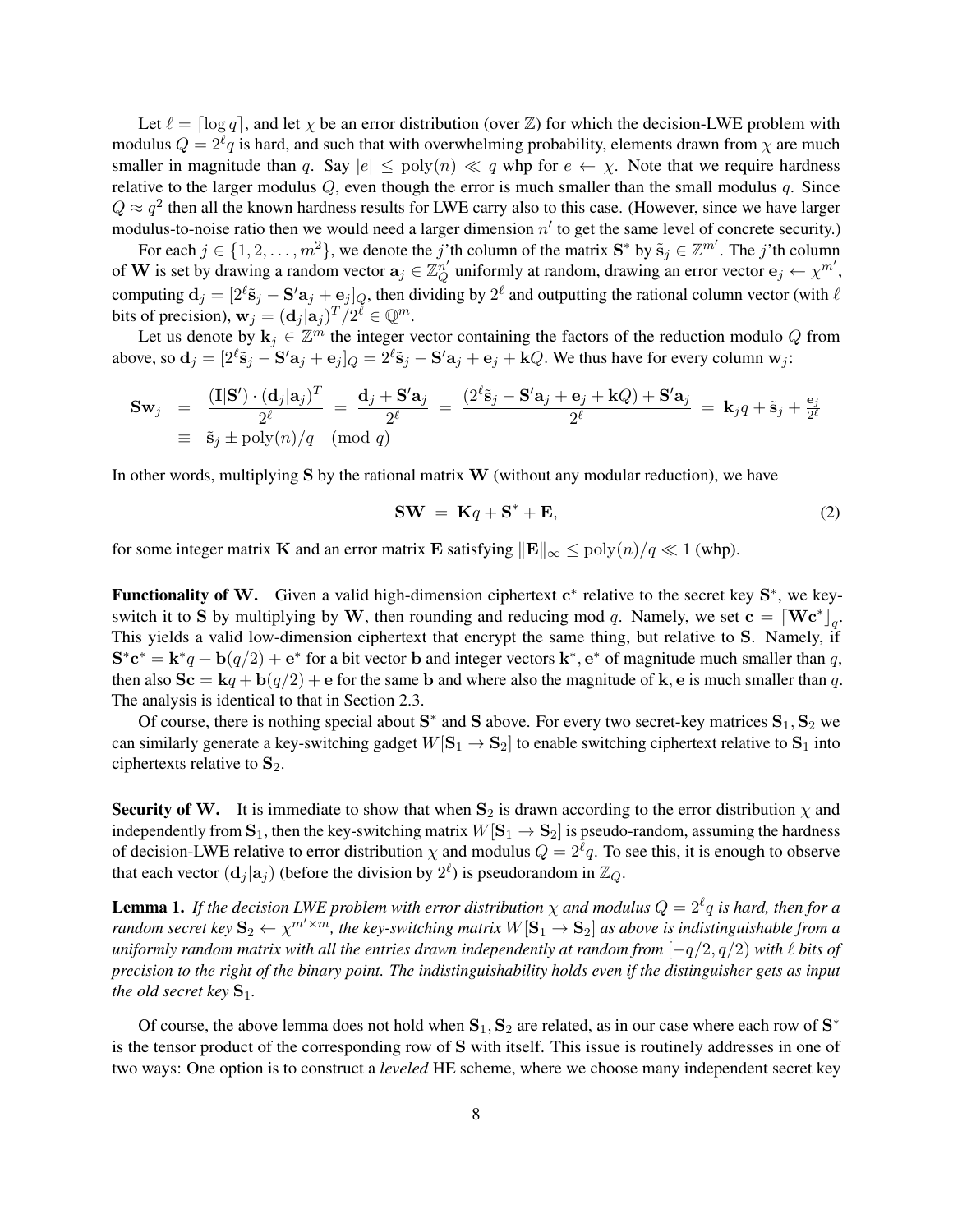matrices  $S_k$ ,  $k = 1, 2, \ldots$ , then put in the public key only the key-switching gadgets  $W[S_k^* \to S_{k+1}]$ . This requires that we switch to a new key after every multiplication, hence the multiplication depth of the circuits that we can handle is bounded by the number of key-switching gadgets in the public key. The other common option of dealing with this issue is to use related  $S_1, S_2$  anyway, call it circular security, then wave our hands emphatically, saying that we think that the scheme remains secure nonetheless. (Indeed, there are no attackes in the literature that use this relation between  $S_1, S_2$  to break the scheme.)

#### 3.2 Moving Values Between Plaintext Slot

Using the techniques thus far we can implement SIMD-type homomorphic operations on packed ciphertexts, where the same function is applied to  $m'$  different inputs at once. However, Gentry et al. pointed out in [GHS12a] that more is needed if we are to apply these techniques for efficient evaluation of (wide enough) circuits on just one input. To take advantage of internal parallelism opportunities within a circuit, we must also be able to move values between different plaintext slots, so as to move a value from the output of one gate in level i of the circuit to the input of another gate in level  $i + 1$ .

Specifically, following [GHS12a] we seek an efficient procedure for permuting the plaintext slots according to any given permutation. Below we denote by  $\pi(\mathbf{b})$  the permutation according to  $\pi$  of the entries of the vector b (i.e., the vector whose  $\pi(i)$ 'th entry equals the *i*'th entry of b). Similarly, for a matrix **S** we denote by  $\pi(S)$  the permutation of the rows of S according to  $\pi$ . What we seek, therefore, is a transformation that given a ciphertext c encrypting a binary vector  $\mathbf{b} \in \{0,1\}^{m'}$  relative to S, outputs another ciphertext c' encrypting the permuted vector  $\pi(\mathbf{b})$  relative to the same S.

The technique from above for key-switching can be easily adopted to this purpose. Indeed, it follows from the decryption formula that if  $c$  is a valid encryption of  $b$  relative to  $S$ , then the same  $c$  is also a valid encryption of  $\pi(\mathbf{b})$  relative to  $\pi(\mathbf{S})$ . All we need, therefore, is to switch c from the key  $\pi(\mathbf{S})$  back to the key S, which we can do if we have in the public key a key-switching gadget  $W = W[\pi(S) \to S]$ . Namely, permuting the plaintext slots according to  $\pi$  is done by setting  $\mathbf{c}' = \left[\mathbf{W}\mathbf{s}\right]_q$ .

### 3.3 Discussion

In this note we described a very simple method of computing on packed ciphertext in the PVW variant of Regev's cryptosystem. This provides an efficiency boost for LWE-based HE schemes, similar to the boost that we get by using the techniques of [SV11, GHS12a] in RLWE-based schemes.

We stress, however, that schemes over polynomial rings still offer much better asymptotic efficiency than schemes over the ring of integers. The size of ciphertexts in both cases is roughly the same (upto a constant factor), since ciphertexts in polynomial-ring schemes consist of a constant number of ring elements, each element represented by  $O(n)$  integers. However, the tensor product multiplication increases the ciphertext size over the integers to  $O(n^2)$  integers, whereas over polynomial rings we still only need  $O(n)$ integers to describe even the product ciphertext. Even more, the re-linearizion gadget over the integers is a  $O(n)$ -by- $O(n^2)$  matrix, which takes  $O(n^3)$  integers to represent. In the polynomial-ring setting, this matrix is still only an  $O(1)$ -by- $O(1)$  matrix over the ring, so it still only takes  $O(n)$  integers to represent. As a consequence, whereas in the polynomial-ring setting [GHS12a] were able to reduce the overhead of homomorphic evaluation to only polylogarithmic factor (for wide enough circuits), using the same techniques over the integers (with the ciphertext-packing tools from the current paper) would yield a quasi-quadratic overhead.

On the other hand, the security of the integer schemes is based on the hardness of standard LWE, which is arguably better understood than the hardness of ring-LWE (or the NTRU problem) which underly the security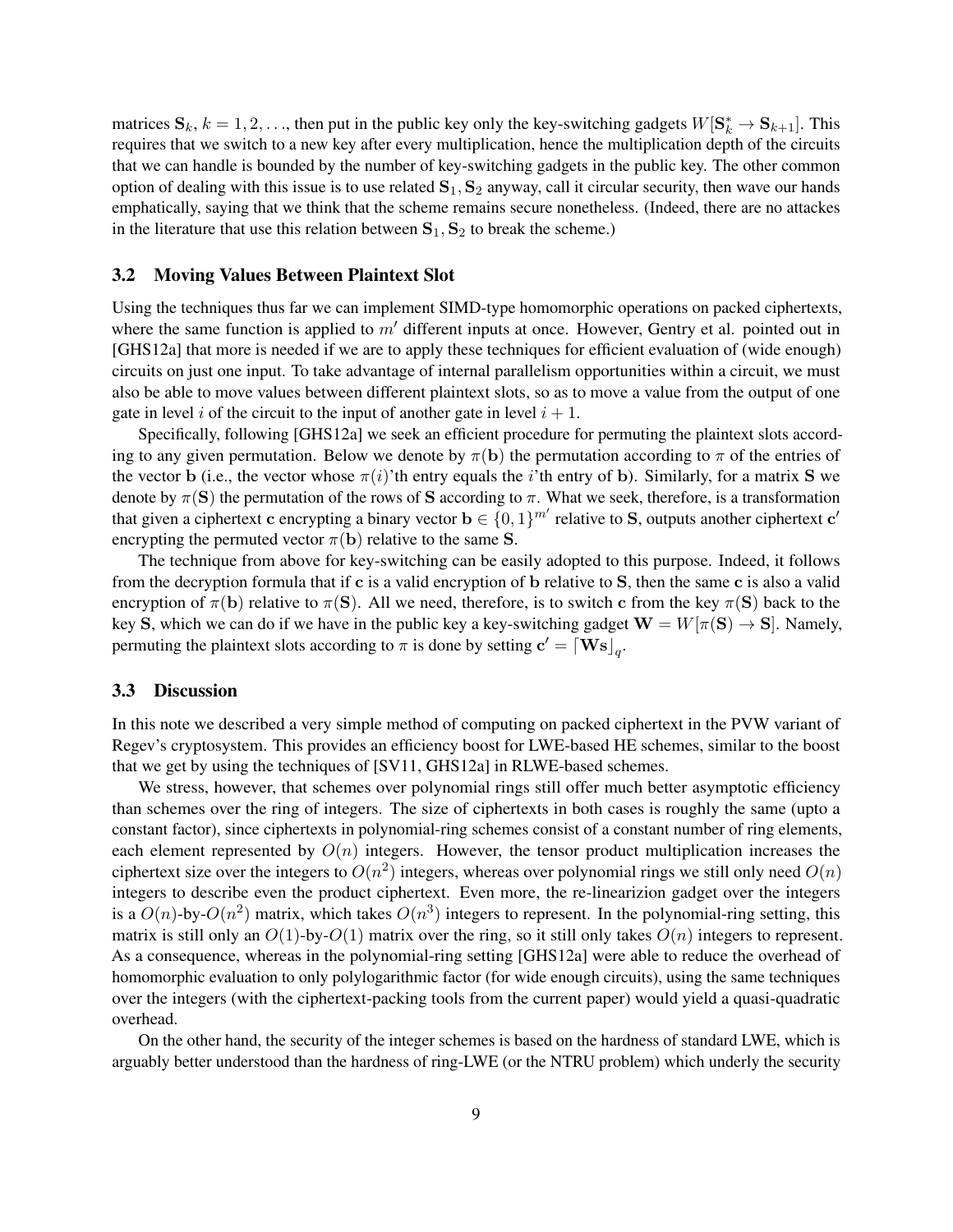of schemes over polynomial rings. In addition, the techniques that we described in this note are perhaps more flexible and less "algebraically heavy" than their polynomial-ring counterparts.

For example, for polynomial-ring schemes, the number of plaintext slots in each ciphertext is determined by the algebra of the underlying ring, and thus not every number of slots is achievable. For example, Gentry et al reported in [GHS12b] on homomorphic evaluation of the AES circuit, that used only 16 plaintext slots (for the 16 bytes in the AES state). However, security considerations dictated that the ring be very large, which resulted in several hundred unused plaintext slots. In contrast, the number of plaintext slots in PVW ciphertext packing is a free parameter that can be set to any desired value.

Perhaps the main advantage of the packed-ciphertext computation techniques for integer-based schemes over their counterparts for polynomial-ring schemes is the simplicity of implementing data movement over plaintext slots. In polynomial rings, these operations are implemented using automorphism, but only a small set of permutations (determined by the ring algebra) can be implemented this way. In [GHS12a] it was shown how to implement any data movement pattern using the small set that we get from the ring algebra, but that procedure requires a logarithmic number of basic automorphisms to implement a given data-movement pattern. In contrast, the technique from Section 3.2 lets us directly implement any data-movement pattern, just by putting in the public key the corresponding key-switching gadget. Hence if we know ahead of time the circuit that we want to evaluate homomorphically (e.g., the AES circuit), we can prepare the corresponding gadgets to enable computing the data-movement patterns of that circuit directly. Of course, if we do not know the circuit ahead of time, we can put in the public key the gadgets for just a few permutations, and then use the techniques from [GHS12a] to implement arbitrary patterns, incurring the same logarithmic slowdown.

Another thing which is easier to do in integer-based schemes than in polynomial-based scheme is to gradually reduce the dimension as the computation progresses: Fresh ciphertexts in all these schemes must have a very large modulus/noise ratio to enable computation, which implies that we need fairly high dimension (or fairly high ring-size) to get security. However, larger noise (and hence smaller modulus/noise ratio) is used as the computation progresses, so from a security standpoint it is permissible to switch to lower dimension (or smaller ring), thus speeding up further homomorphic operations. Recently, it was shown in [GHPS12] how to do this for schemes in polynomial rings, but this operation is highly constrained by the relevant algebra. Specifically, if the dimension of the initial ring is some  $m$ , then it is only possible to switch to other rings of dimension that divides  $m$ . In particular it means that the first time we can perform this transformation is when it is safe to switch to a ring of size  $m/2$  (or less), which means that at least half the computation has to be done relative to the original large ring. In contrast, switching to a lower dimension is nearly trivial in LWE-based schemes: All we need is key-switching from the initial dimension- $n$  key to a lower-dimension key, exactly as is done for re-linearization (with the noise magnitude in the key-switching gadget increased to provide adequate security relative to the lower dimension).

Finally, we mansion that the techniques described in this note can also be used in conjunction with HE schemes over polynomial rings (with security based on the "general LWE" problem), as suggested, e.g., in [BGV12]. This setting offers a tradeoff, with schemes over the integers on one end and schemes over large polynomial rings on the other. In the middle we have schemes over smaller polynomial rings, in which ciphertexts are low-dimension vectors over these rings. (For example, the ring may have dimension  $n/\log n$ , and then ciphertexts and secret key can have dimension  $O(\log n)$  over that ring.) This opens yet another avenue for tradeoffs and optimizations, for example we can choose the ring with best algebraic properties, even if it is too small to provide the security level that we seek, then use slightly longer vectors over that ring to recover security. In this context, it is possible to use both ciphertext packing techniques: pack many plaintext values relative to each secret-key vector using the polynomial-CRT techniques, and use many secret key vectors to reduce the ciphertext expansion ratio as described in this work.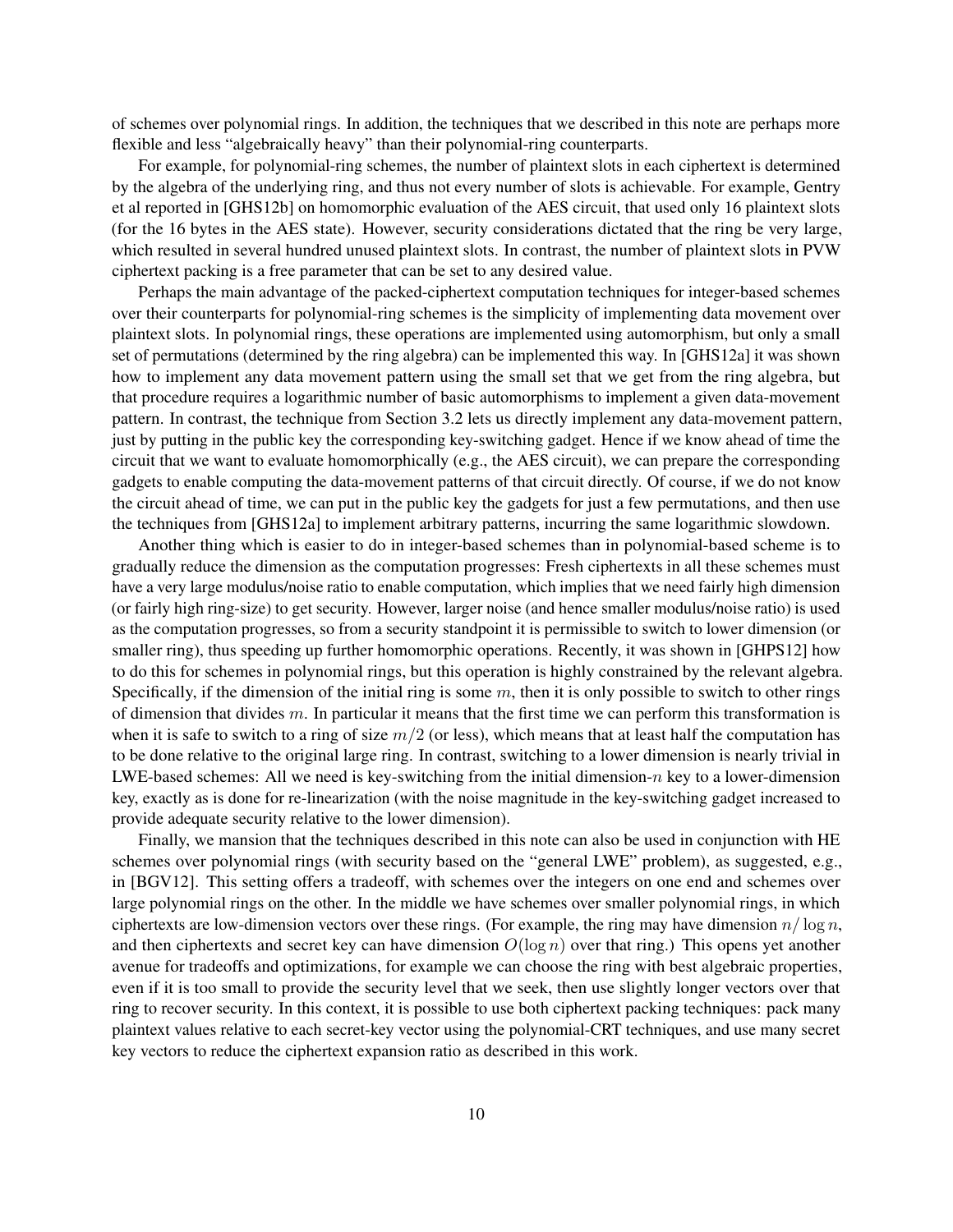# References

- [ACPS09] Benny Applebaum, David Cash, Chris Peikert, and Amit Sahai. Fast cryptographic primitives and circular-secure encryption based on hard learning problems. In *CRYPTO'09*, volume 5677 of *Lecture Notes in Computer Science*, pages 595–618. Springer, 2009.
- [BGV12] Zvika Brakerski, Craig Gentry, and Vinod Vaikuntanathan. Fully homomorphic encryption without bootstrapping. In *Innovations in Theoretical Computer Science (ITCS'12)*, 2012. Available at http://eprint.iacr.org/2011/277.
- [Bra12] Zvika Brakerski. Fully homomorphic encryption without modulus switching from classical GapSVP, 2012. http://eprint.iacr.org/2012/078.
- [BV11a] Zvika Brakerski and Vinod Vaikuntanathan. Efficient fully homomorphic encryption from (standard) LWE. In *FOCS'11*. IEEE Computer Society, 2011.
- [BV11b] Zvika Brakerski and Vinod Vaikuntanathan. Fully homomorphic encryption from ring-LWE and security for key dependent messages. In *Advances in Cryptology - CRYPTO 2011*, volume 6841 of *Lecture Notes in Computer Science*, pages 505–524. Springer, 2011.
- [Gen09] Craig Gentry. Fully homomorphic encryption using ideal lattices. In *STOC'09*, pages 169–178. ACM, 2009.
- [GHPS12] Craig Gentry, Shai Halevi, Chris Peikert, and Nigel Smart. Ring switching in bgv-style homomorphic encryption. In *SCN'12*, volume 7485 of *Lecture Notes in Computer Science*, pages 19–37. Springer, 2012. Full version at http://eprint.iacr.org/2012/240.
- [GHS12a] Craig Gentry, Shai Halevi, and Nigel Smart. Fully homomorphic encryption with polylog overhead. In *EUROCRYPT*, volume 7237 of *Lecture Notes in Computer Science*, pages 465–482. Springer, 2012. Full version at http://eprint.iacr.org/2011/566.
- [GHS12b] Craig Gentry, Shai Halevi, and Nigel Smart. Homomorphic evaluation of the AES circuit. In *CRYPTO*, volume 7417 of *Lecture Notes in Computer Science*, pages 850–867. Springer, 2012. Full version at http://eprint.iacr.org/2012/099.
- [LPR10] Vadim Lyubashevsky, Chris Peikert, and Oded Regev. On ideal lattices and learning with errors over rings. In *EUROCRYPT*, volume 6110 of *Lecture Notes in Computer Science*, pages 1–23. Springer, 2010.
- [Pei09] Chris Peikert. Public-key cryptosystems from the worst-case shortest vector problem: extended abstract. In *STOC'09*, pages 333–342. ACM, 2009.
- [PVW08] Chris Peikert, Vinod Vaikuntanathan, and Brent Waters. A framework for efficient and composable oblivious transfer. In *CRYPTO'08*, volume 5157 of *Lecture Notes in Computer Science*, pages 554–571. Springer, 2008.
- [Reg09] Oded Regev. On lattices, learning with errors, random linear codes, and cryptography. *J. ACM*, 56(6), 2009.
- [Rot11] Ron Rothblum. Homomorphic encryption: From private-key to public-key. In *TCC'11*, volume 6597 of *Lecture Notes in Computer Science*, pages 219–234. Springer, 2011.